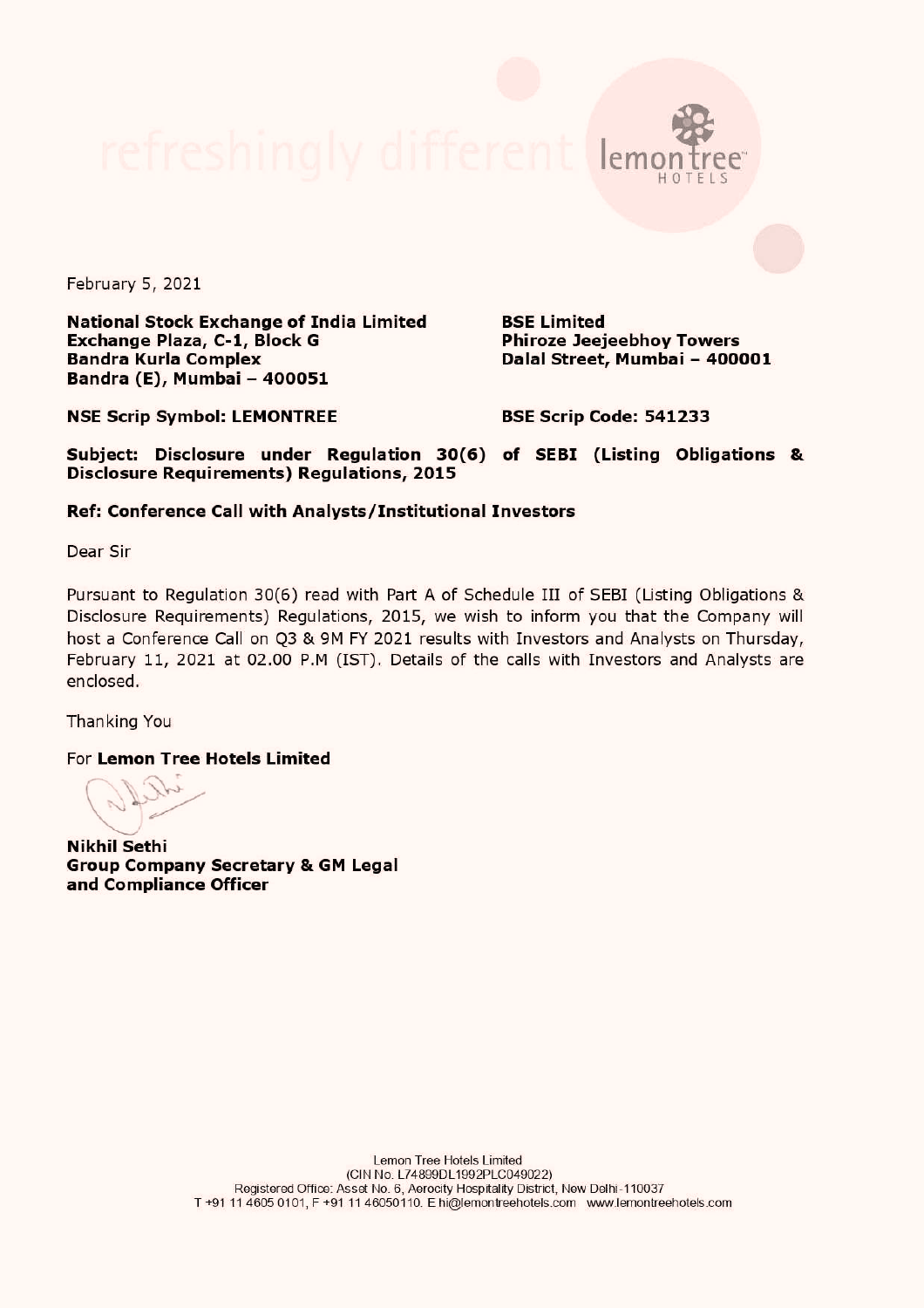

# **Lemon Tree Hotels'Q3 & 9M FY21 Earnings Conference Call Thursday, February 11, 2021 at 02:00 PM IST**

Lemon Tree Hotels (LTH) will organize a conference call for investors and analysts on Thursday**, February 11, 2021 at 02:00 PM IST.**

The senior management team will represent LTH on the call.

The conference call will be initiated with a brief management discussion on the Q3 & 9M FY21 results to be declared on Tuesday, February 09, 2021 followed by an interactive Question & Answer session.

| Timing                     | 02:00 PM IST on Thursday, February 11, 2021                                                                                                         |
|----------------------------|-----------------------------------------------------------------------------------------------------------------------------------------------------|
| Conference dial-in         |                                                                                                                                                     |
| Primary number             | +91 22 6280 1141 / +91 22 7115 8042                                                                                                                 |
| Local access number        | +91 70456 71221 (Available all over India)                                                                                                          |
| Singapore Toll Free Number | 800 101 2045                                                                                                                                        |
| Hong Kong Toll Free Number | 800 964 448                                                                                                                                         |
| USA Toll Free Number       | 18667462133                                                                                                                                         |
| UK Toll Free Number        | 0 808 101 1573                                                                                                                                      |
|                            | To enable participants to connect to the conference call without<br>having to wait for an operator, please register at the below<br>mentioned link: |
| Pre-registration           | DiamondPass <sup>TH</sup><br>Click here to<br><b>ExpressJoin the Call</b>                                                                           |

## **Details of the conference call are as follows:**

*Please dial-in 5 minutes prior to the scheduled start to ensure that you are connected to the call on time.*